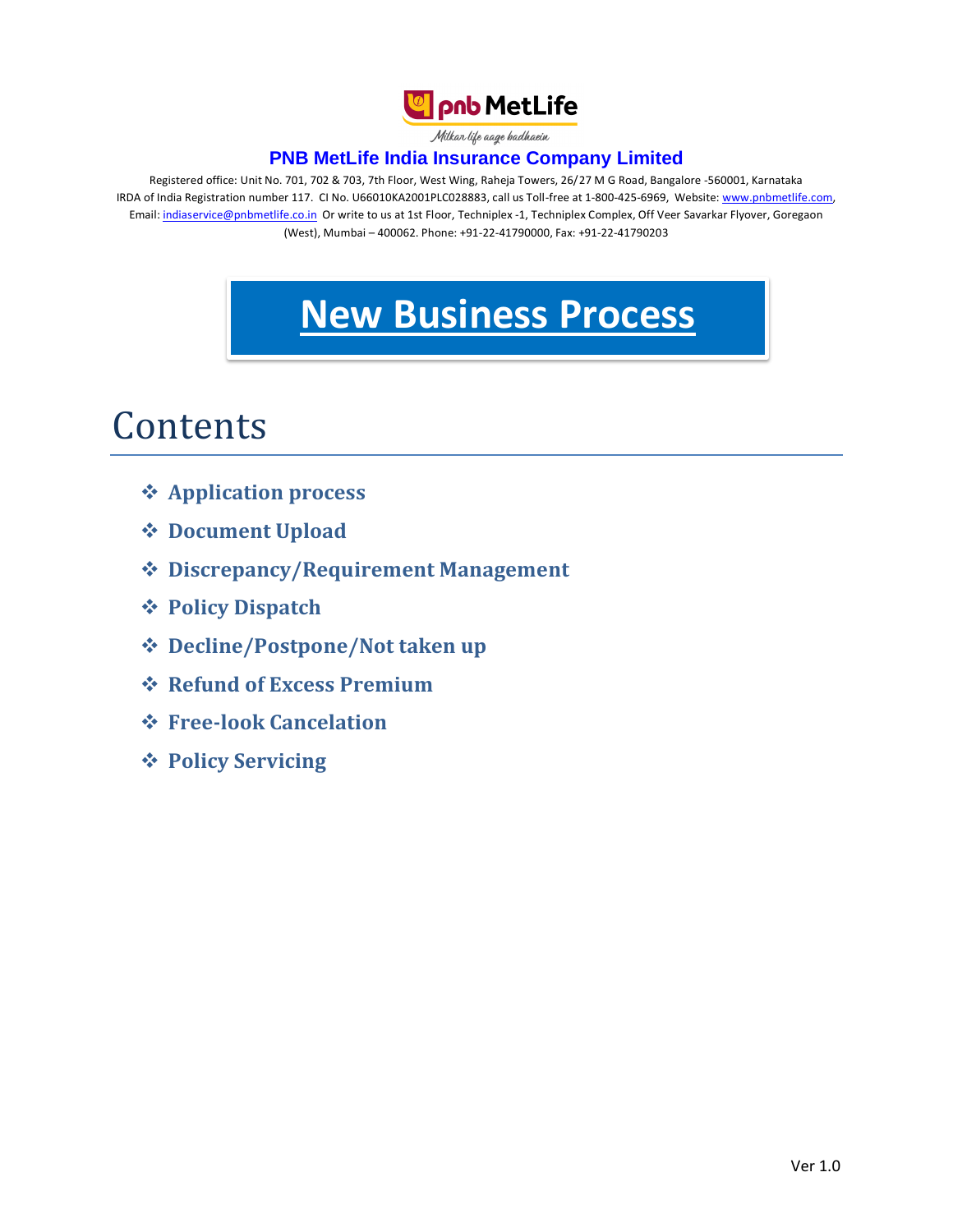

Milkan life aage hadhaein

#### **PNB MetLife India Insurance Company Limited**

Registered office: Unit No. 701, 702 & 703, 7th Floor, West Wing, Raheja Towers, 26/27 M G Road, Bangalore -560001, Karnataka IRDA of India Registration number 117. CI No. U66010KA2001PLC028883, call us Toll-free at 1-800-425-6969, Website[: www.pnbmetlife.com,](http://www.pnbmetlife.com/) Email: [indiaservice@pnbmetlife.co.in](mailto:indiaservice@pnbmetlife.co.in) Or write to us at 1st Floor, Techniplex -1, Techniplex Complex, Off Veer Savarkar Flyover, Goregaon (West), Mumbai – 400062. Phone: +91-22-41790000, Fax: +91-22-41790203

| <b>Heading</b>             | <b>Process Steps</b>                                                                                                                                                                                                                                                                                                                                                                           |
|----------------------------|------------------------------------------------------------------------------------------------------------------------------------------------------------------------------------------------------------------------------------------------------------------------------------------------------------------------------------------------------------------------------------------------|
|                            | You can apply for online products of PNB MetLife India Insurance Co. Ltd.<br>on PNB MetLife Website. You can generate a 'premium' quote i.e. the<br>applicable premium, by filling in basic details.                                                                                                                                                                                           |
|                            | Using the Quote number, you will be provided with a link on email to<br>continue the online application filling from where you had left earlier.                                                                                                                                                                                                                                               |
|                            | An instant SMS will be triggered on the mobile number provided by you<br>during quote generation. The SMS will contain username and Password to<br>continue your online application.                                                                                                                                                                                                           |
|                            | You need to fill following information to proceed with the application: a.<br>Personal Information such as Name, Date of Birth, contact no., address etc.<br>b. Life Style and Health Information c. E-Insurance account details (if any)                                                                                                                                                      |
|                            | Once all information (including the questions for life style, critical info &<br>medical questions) wherever applicable have been duly entered, you will<br>receive a revised quote. The revised quote might be the same as the initial<br>quote or may vary depending on the disclosures done by you.                                                                                         |
|                            | At this stage you can accept and proceed for online payment section or quit<br>due to non-acceptance of the revised quote offered to you.                                                                                                                                                                                                                                                      |
| <b>Application process</b> | If you accept the revised quote, application number will be generated and<br>you will be redirected to the RBI approved online payment aggregator page<br>for making online premium payment.                                                                                                                                                                                                   |
|                            | Once the payment is successfully completed, you will be directed to PNB<br>MetLife page which will provide the complete list of medical & other<br>documentary requirements to be fulfilled if any.                                                                                                                                                                                            |
|                            | You can browse and upload scanned documents as required and confirms<br>the date, time & location for medicals to be done (if any).                                                                                                                                                                                                                                                            |
|                            | All medical except TMT (Tread Mill Test) can be done at home (depending<br>on availability of diagnostic center. You will receive confirmation on same<br>accordance through phone call/SMS/E-mail from Third Party<br>in.<br>TAT for sending E-mail/SMS for confirmed<br>Administrator (TPA).<br>appointments by TPA is T+2 where T is the date of online application<br>submission by you.   |
|                            | Your visit to Diagnostic center (DC) would be mandatory if there is a<br>requirement for TMT. TPA shall separately coordinate with you for all DC<br>visit requirements pertaining to TMT. If you have not selected medical<br>appointment date then system will by default select date of T+3 and TPA<br>will call you accordingly. Medical reports shall be directly sent from TPA to<br>us. |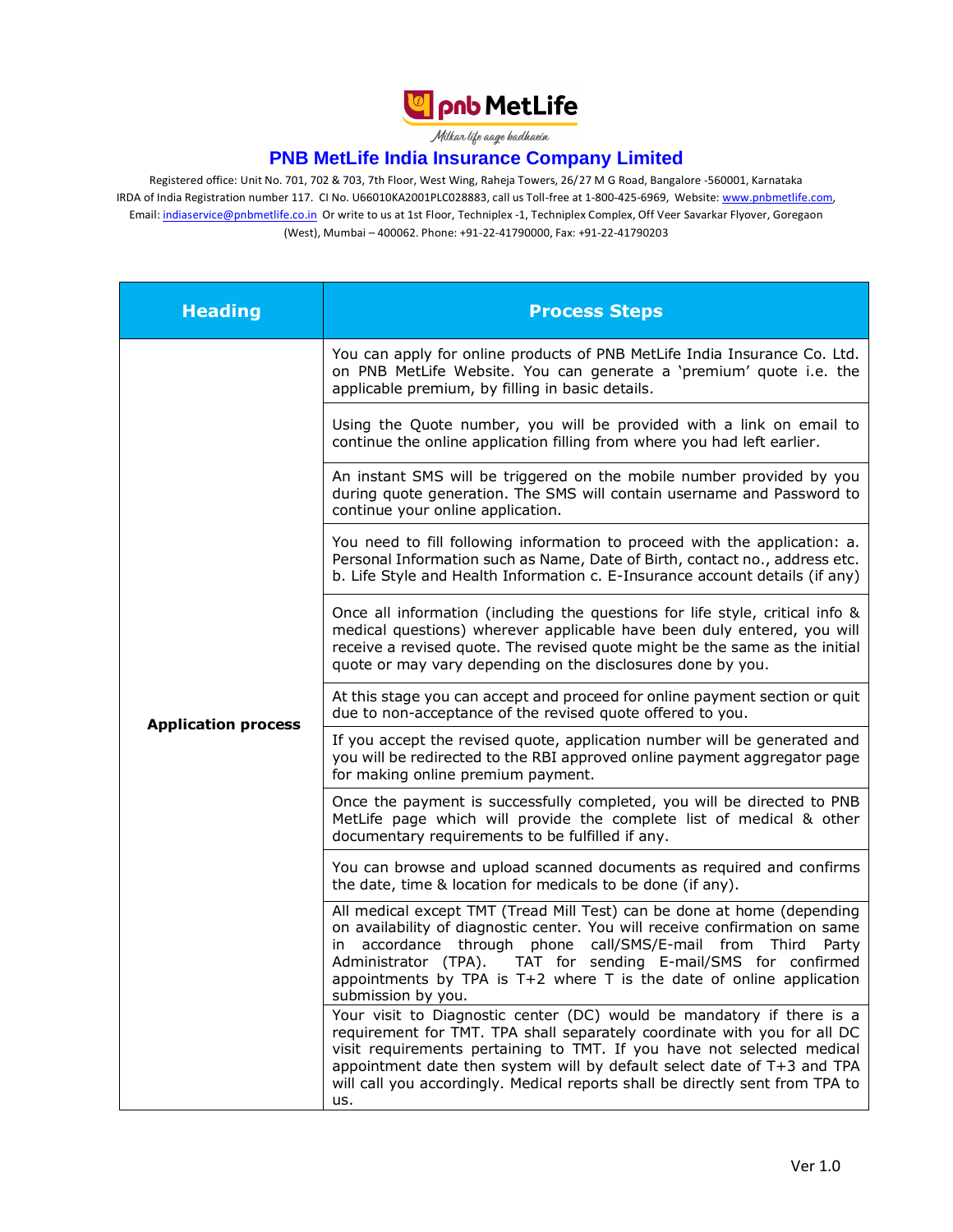

Milkar life aage badhaein

## **PNB MetLife India Insurance Company Limited**

Registered office: Unit No. 701, 702 & 703, 7th Floor, West Wing, Raheja Towers, 26/27 M G Road, Bangalore -560001, Karnataka IRDA of India Registration number 117. CI No. U66010KA2001PLC028883, call us Toll-free at 1-800-425-6969, Website[: www.pnbmetlife.com,](http://www.pnbmetlife.com/) Email: [indiaservice@pnbmetlife.co.in](mailto:indiaservice@pnbmetlife.co.in) Or write to us at 1st Floor, Techniplex -1, Techniplex Complex, Off Veer Savarkar Flyover, Goregaon (West), Mumbai – 400062. Phone: +91-22-41790000, Fax: +91-22-41790203

| <b>Heading</b>         | <b>Process Steps</b>                                                                                                                                                                                                                                                                                                                                                                         |
|------------------------|----------------------------------------------------------------------------------------------------------------------------------------------------------------------------------------------------------------------------------------------------------------------------------------------------------------------------------------------------------------------------------------------|
|                        | Document requirements from you (Latest Photo / ID proof / Age proof /<br>Residential address proof / Income proof / Medical reports (in case of<br>medical disclosure)) shall be made available on the screen.                                                                                                                                                                               |
| <b>Document Upload</b> | The screen shall have a section for you to browse & upload scanned<br>documents.<br>You will also have the option to send the scanned documents (KYC/AML<br>etc.) to mailing ID (online@pnbmetlife.co.in) mentioning the application<br>number on the subject line. The dedicated help desk support team will<br>upload the documents in the system in order to initiate further processing. |
|                        | Documents may be classified as KYC, AML or pending requirement as raised<br>by the Underwriter.                                                                                                                                                                                                                                                                                              |

| <b>Heading</b>                                      | <b>Process Steps</b>                                                                                                                        |
|-----------------------------------------------------|---------------------------------------------------------------------------------------------------------------------------------------------|
|                                                     | We will assign your case to a relationship manager (RM), who will assist<br>you in completing the on-boarding process.                      |
| <b>Discrepancy/Requirement</b><br><b>Management</b> | In case of any additional document requirement, counter offer etc., phone<br>call / email will be sent to you with the requirement details. |
|                                                     | You may share the documents with our email ID - online@pnbmetlife.co.in.                                                                    |

| <b>Heading</b>         | <b>Process Steps</b>                                                                                                                               |
|------------------------|----------------------------------------------------------------------------------------------------------------------------------------------------|
|                        | Policy will be issued post underwriting and premium money realization.<br>Policy document will be dispatched in T+5 days. T being the issued date. |
| <b>Policy Dispatch</b> | You will receive SMS & email about your policy issuance and copy of e-PD<br>will be sent on your registered email id on the same day on issuance.  |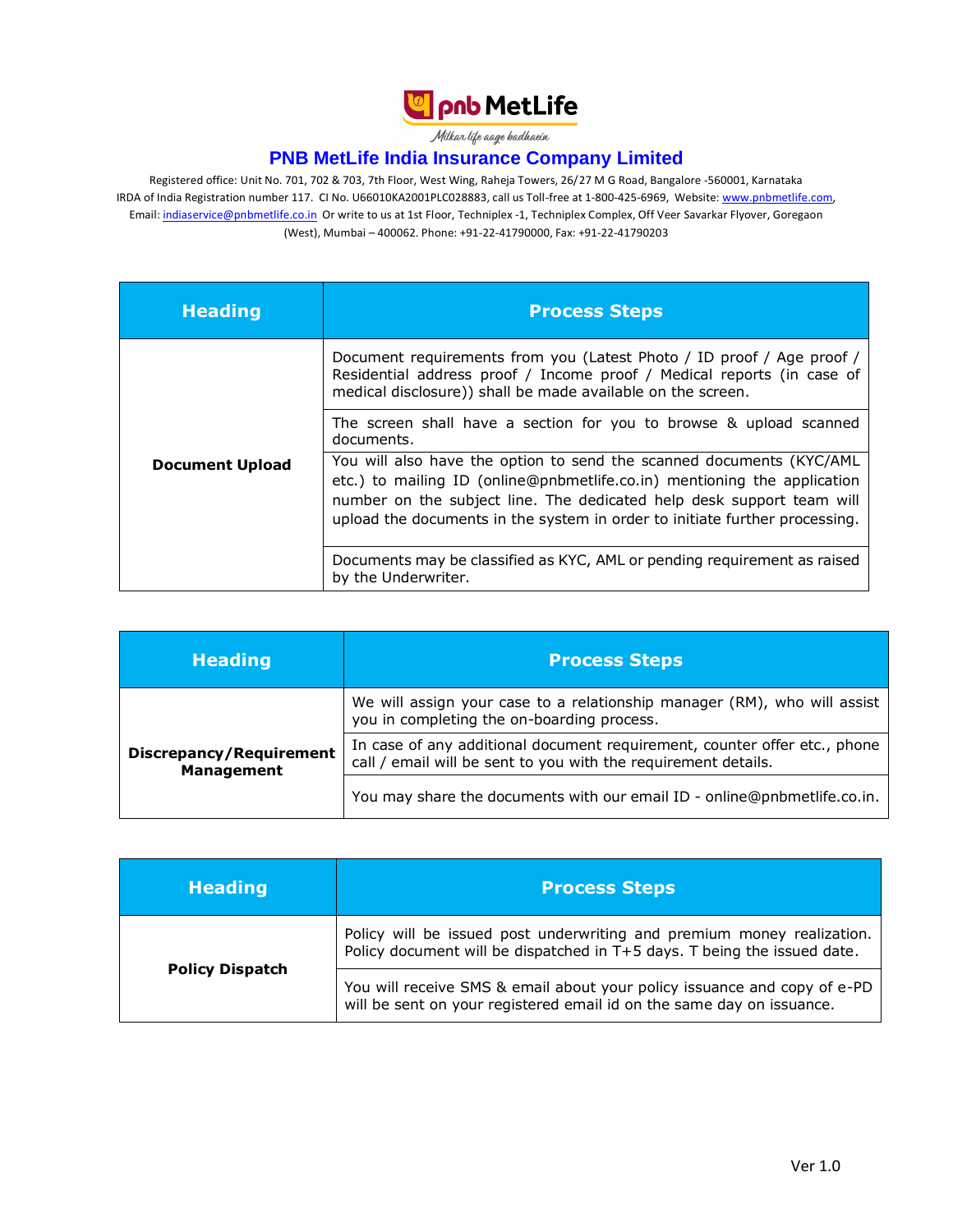

Milkar life aage badhaein

## **PNB MetLife India Insurance Company Limited**

Registered office: Unit No. 701, 702 & 703, 7th Floor, West Wing, Raheja Towers, 26/27 M G Road, Bangalore -560001, Karnataka IRDA of India Registration number 117. CI No. U66010KA2001PLC028883, call us Toll-free at 1-800-425-6969, Website[: www.pnbmetlife.com,](http://www.pnbmetlife.com/) Email: [indiaservice@pnbmetlife.co.in](mailto:indiaservice@pnbmetlife.co.in) Or write to us at 1st Floor, Techniplex -1, Techniplex Complex, Off Veer Savarkar Flyover, Goregaon (West), Mumbai – 400062. Phone: +91-22-41790000, Fax: +91-22-41790203

| <b>Heading</b>       | <b>Process Steps</b>                                                                                                 |
|----------------------|----------------------------------------------------------------------------------------------------------------------|
| Decline / Postpone / | In case policy is not issued due to any reason, you will get the letter with<br>reason to decline/postpone the case. |
| Not taken up         | Amount will be refunded back to the card/Account from where premium<br>was paid by you.                              |

| <b>Heading</b>                     | <b>Process Steps</b>                                                                                                                                                                                       |
|------------------------------------|------------------------------------------------------------------------------------------------------------------------------------------------------------------------------------------------------------|
| <b>Refund of Excess</b><br>Premium | Wherever excess premium is paid, refund of the same shall be processed<br>within 15 days of underwriting decision. Amount will be refunded in the<br>card/bank account from where premium was paid by you. |

| <b>Heading</b>               | <b>Process Steps</b>                                                                                                                                                                         |
|------------------------------|----------------------------------------------------------------------------------------------------------------------------------------------------------------------------------------------|
|                              | You will have 30 days Free-look cancellation period which will commence<br>from receipt of the policy document.                                                                              |
| <b>Free-look Cancelation</b> | send an email to online@pnbmetlife.co.in<br>You<br>can<br>- or<br>indiaservice@pnbmetlife.co.in from your registered email ID with reasons<br>for cancellation along with e-Policy Document. |
|                              | In case you are visiting PMLI branch for FLC, you have to provide ID proof<br>and Policy Document / electronic copy of Policy Document.                                                      |

| <b>Heading</b>                      | <b>Process Steps</b>                                                                     | <b>Description</b>                                                                                                                                                                                                                                                                                                                                                                                           |
|-------------------------------------|------------------------------------------------------------------------------------------|--------------------------------------------------------------------------------------------------------------------------------------------------------------------------------------------------------------------------------------------------------------------------------------------------------------------------------------------------------------------------------------------------------------|
| <b>Customer</b><br><b>Servicing</b> | For $pre - is$ suance<br>changes/queries -<br>please write to<br>online@pnbmetlife.co.in | Q) How can I change my Date of Birth (DOB)?<br>write email to online@pnbmetlife.co.in or to<br>A)<br>You<br>can<br>indiaservice@pnbmetlife.co.in for DOB change/correction request through<br>registered email id only. Email should include acceptable proofs (as<br>mentioned below) for DOB change. TAT: T+10 Days, T being the date of<br>receiving request.<br>Municipal Birth Certificate<br>$\bullet$ |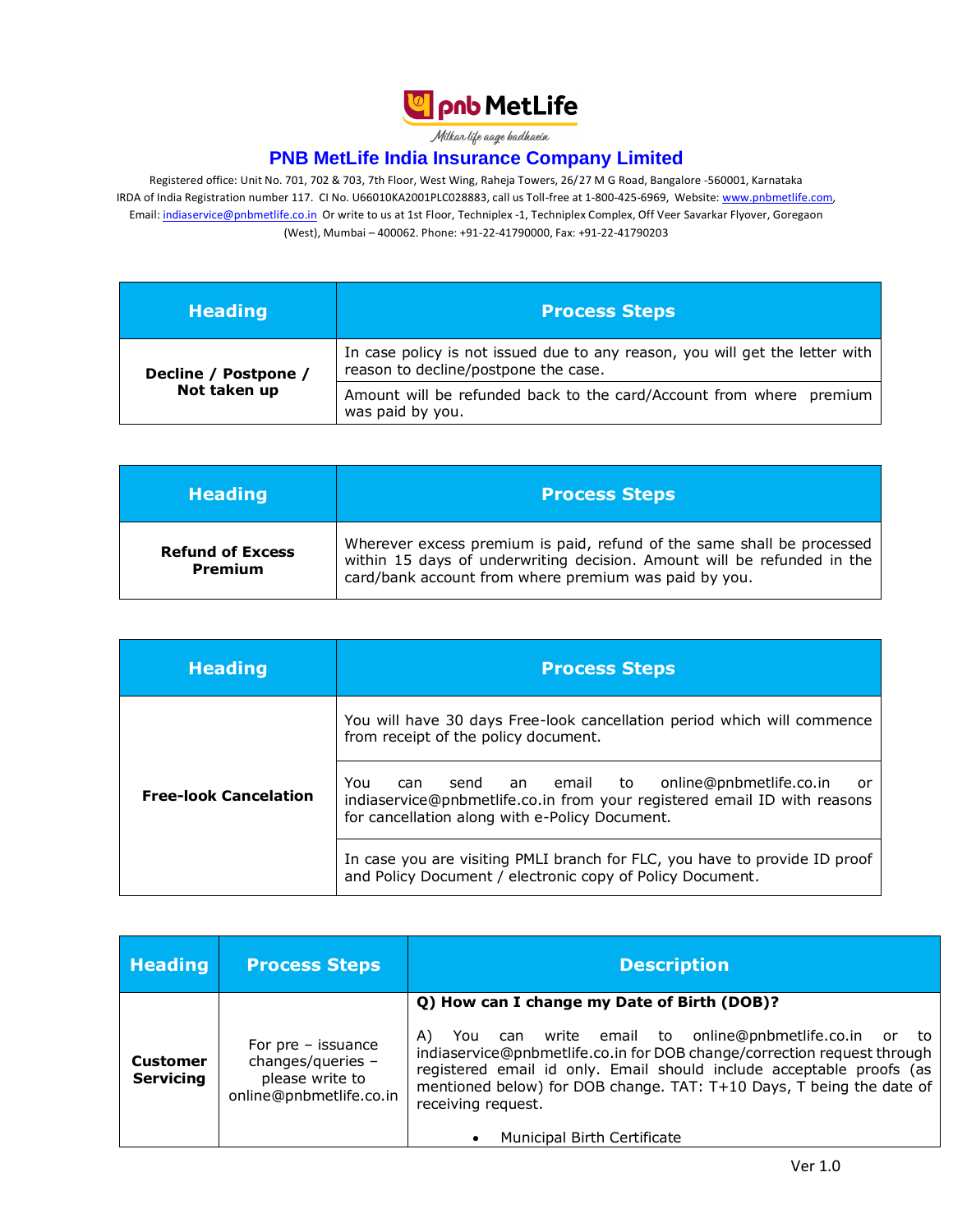

Milkar life aage hadhaein

#### **PNB MetLife India Insurance Company Limited**

Registered office: Unit No. 701, 702 & 703, 7th Floor, West Wing, Raheja Towers, 26/27 M G Road, Bangalore -560001, Karnataka IRDA of India Registration number 117. CI No. U66010KA2001PLC028883, call us Toll-free at 1-800-425-6969, Website[: www.pnbmetlife.com,](http://www.pnbmetlife.com/) Email: [indiaservice@pnbmetlife.co.in](mailto:indiaservice@pnbmetlife.co.in) Or write to us at 1st Floor, Techniplex -1, Techniplex Complex, Off Veer Savarkar Flyover, Goregaon (West), Mumbai – 400062. Phone: +91-22-41790000, Fax: +91-22-41790203

• School/ College Certificate

- Passport
- 
- Employer Certificate for Government Staff / PSU Staff / Staff of Reputed Private Organizations
- Employee ID card containing DOB issued by Government, PSU for their employee
- Domicile Certificate
- Driving License (Learning and Expired DL's are not accepted)
- ID cards issued by Defense Forces for Service and Ex Service Men
- Baptism and Marriage Certificates issued by Church
- PAN Card
	- Railway and PSU Salary Slip (which contain DOB)
- Aadhar card with DOB mentioned
- Voter ID Card
- Ration Card
- Birth Certificate issued by Gram Panchayat
- Tehsildar Certificate
- Insurance policy copy with Private Insurance Companies
- Previous Insurance Policy of PNB MetLife (if previously accepted with NSAP)
- Affidavit of Age Declaration (Notarized)
- Aadhar Card with Year of Birth
- Any ID card issued by Government Authorities for identification and benefits

#### **Q) How can I correct my Name?**

A) You can write email to online@pnbmetlife.co.in or to indiaservice@pnbmetlife.co.in for name correction request through registered email id only. Email should include scanned copy of customer signed letter along with an acceptable ID proof, as per latest AML list, with the new name required to be changed. For Minor changes due to data entry error (No customer letter is required). TAT: T+1 Days, T being the date of receiving request.

#### **Q) How can I do mode change / Beneficiary Change / Increase Decrease of sum assured?**

A) You can write email to online@pnbmetlife.co.in or to indiaservice@pnbmetlife.co.in through registered email id only. For Increase in Sum assured, the differential premium has to be paid by the you. TAT: T+1 Days, T being the date of receiving request. For Increase / Decrease of sum assured TAT is T+10 Days, T being the date of receiving request.

#### **Q) How can I change my contact number?**

A) You can login to Policy Information Portal (PIP), select appropriate category of service request (Contact Number Change), provide required details and submit the request on PIP. TAT: T+1 Days, T being the date of receiving request.